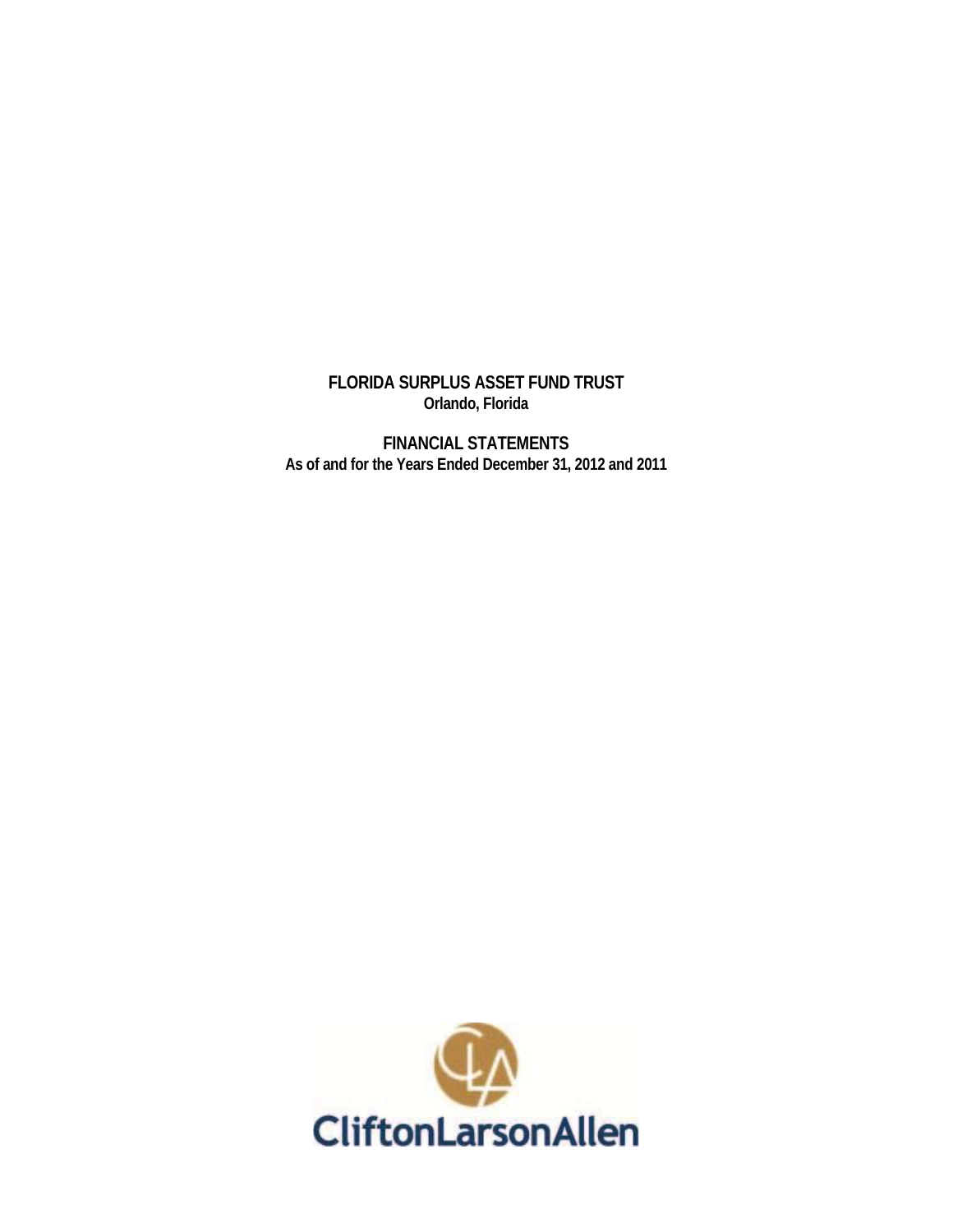# **TABLE OF CONTENTS**

# **PAGE**

| <b>BASIC FINANCIAL STATEMENTS</b> |  |
|-----------------------------------|--|
|                                   |  |
|                                   |  |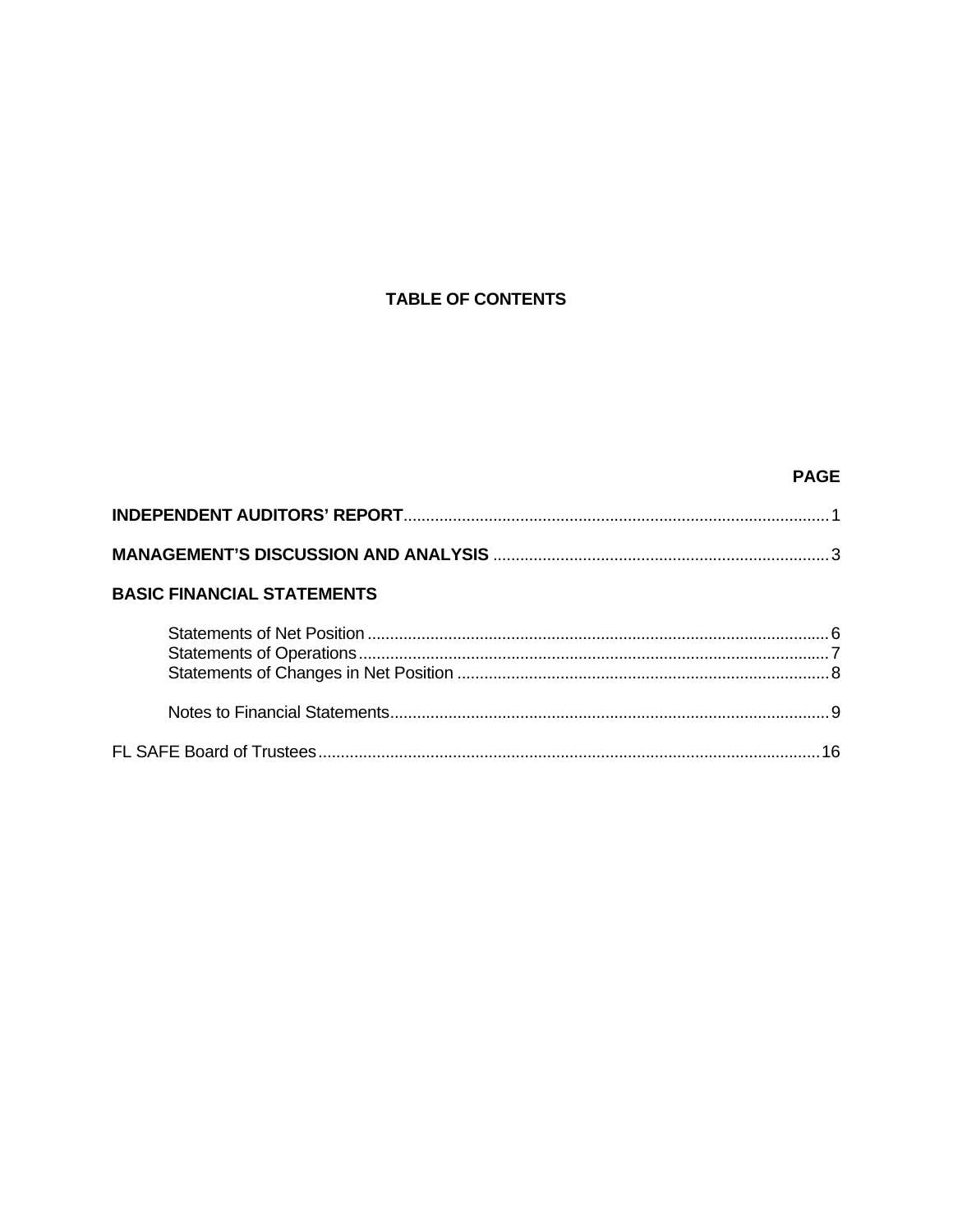

CliftonLarsonAllen LLP www.cliftonlarsonallen.com

## **INDEPENDENT AUDITORS' REPORT**

Board of Directors Florida Surplus Asset Fund Trust Orlando, Florida

### **Report on the Financial Statements**

We have audited the accompanying financial statements of Florida Surplus Asset Fund Trust ("FL SAFE"), as of and for the years ended December 31, 2012 and 2011, and the related notes to the financial statements, which collectively comprise the entity's basic financial statements as listed in the table of contents.

### *Management's Responsibility for the Financial Statements*

Management is responsible for the preparation and fair presentation of these financial statements in accordance with accounting principles generally accepted in the United States of America; this includes the design, implementation, and maintenance of internal control relevant to the preparation and fair presentation of financial statements that are free from material misstatement, whether due to fraud or error.

#### *Auditors' Responsibility*

Our responsibility is to express an opinion on these financial statements based on our audits. We conducted our audits in accordance with auditing standards generally accepted in the United States of America. Those standards require that we plan and perform the audit to obtain reasonable assurance about whether the financial statements are free from material misstatement.

An audit involves performing procedures to obtain audit evidence about the amounts and disclosures in the financial statements. The procedures selected depend on the auditors' judgment, including the assessment of the risks of material misstatement of the financial statements, whether due to fraud or error. In making those risk assessments, the auditor considers internal control relevant to the entity's preparation and fair presentation of the financial statements in order to design audit procedures that are appropriate in the circumstances, but not for the purpose of expressing an opinion on the effectiveness of the entity's internal control. Accordingly, we express no such opinion. An audit also includes evaluating the appropriateness of accounting policies used and the reasonableness of significant accounting estimates made by management, as well as evaluating the overall presentation of the financial statements.

We believe that the audit evidence we have obtained is sufficient and appropriate to provide a basis for our audit opinion.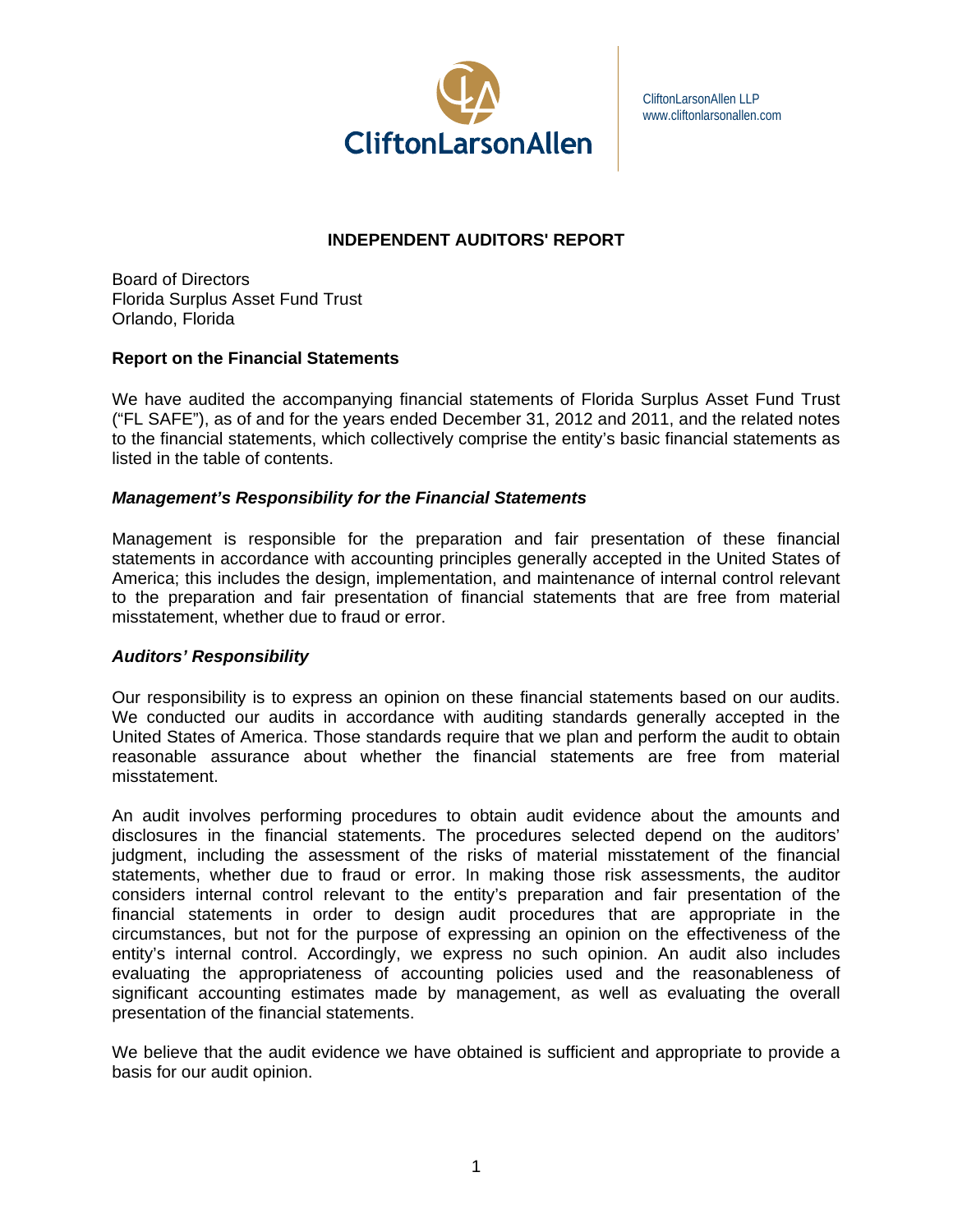## *Opinion*

In our opinion, the financial statements referred to above present fairly, in all material respects, the financial position of FL SAFE as of December 31, 2012 and 2011, and the results of operations and the changes in net position for the years then ended in accordance with accounting principles generally accepted in the United States of America.

## *Other Matters*

#### *Required Supplementary Information*

Accounting principles generally accepted in the United States of America require that the management's discussion and analysis on pages 3 through 5 be presented to supplement the basic financial statements. Such information, although not a part of the basic financial statements, is required by the Governmental Accounting Standards Board who considers it to be an essential part of financial reporting for placing the basic financial statements in an appropriate operational, economic, or historical context. We have applied certain limited procedures to the required supplementary information in accordance with auditing standards generally accepted in the United States of America, which consisted of inquiries of management about the methods of preparing the information and comparing the information for consistency with management's responses to our inquiries, the basic financial statements, and other knowledge we obtained during our audit of the basic financial statements. We do not express an opinion or provide any assurance on the information because the limited procedures do not provide us with sufficient evidence to ex press an opinion or provide any assurance.

Vifton Larson Allen LLP

Denver, Colorado April 26, 2013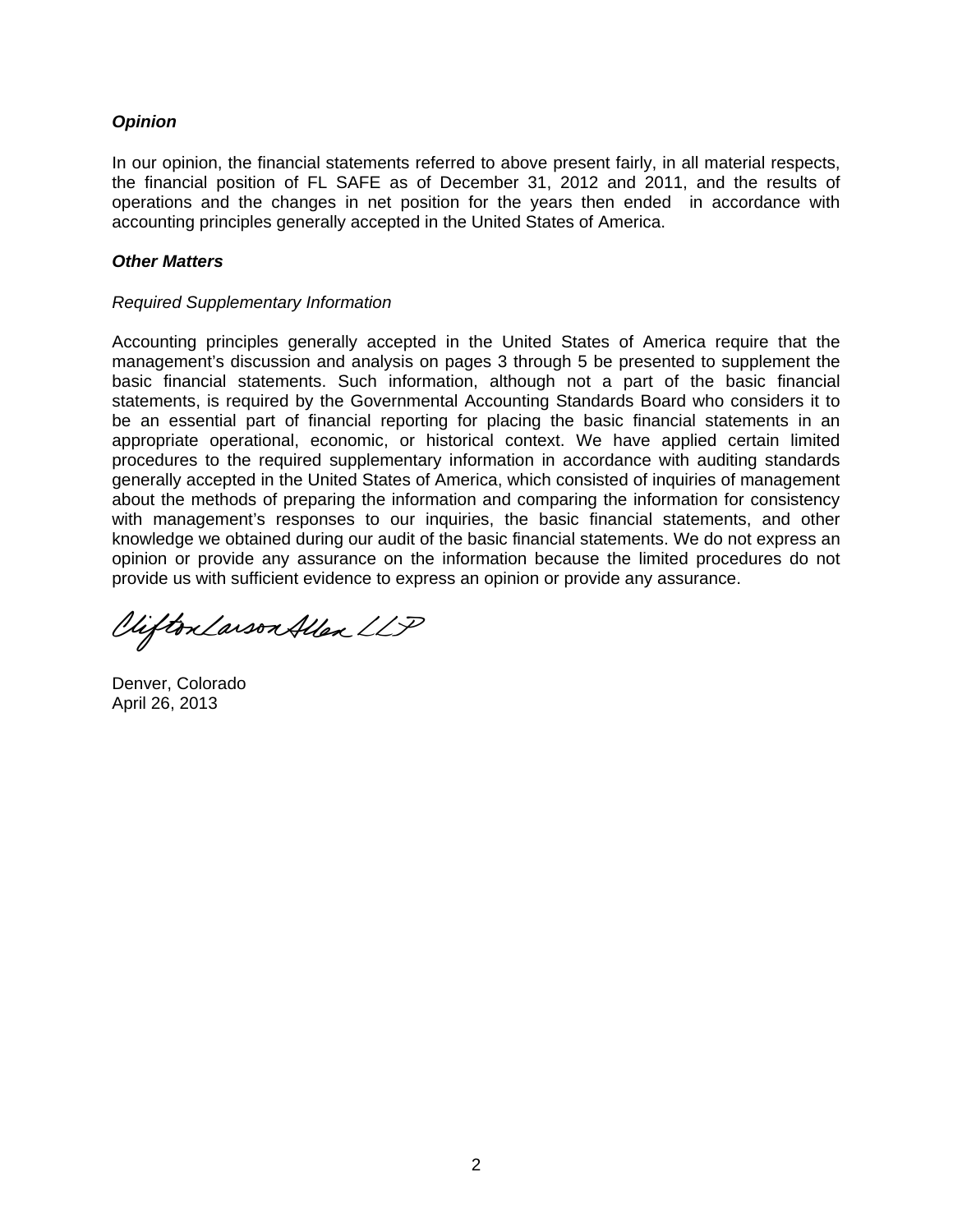#### **FLORIDA SURPLUS ASSET FUND TRUST MANAGEMENT'S DISCUSSION AND ANALYSIS December 31, 2012 and 2011**

Florida Surplus Asset Fund Trust ("FL SAFE") is a local government investment pool ("LGIP") trust fund which began operations on February 5, 2008. FL SAFE is organized under Florida Statutes §163-01, *et seq*. As such a LGIP trust, FL SAFE pools and invests the funds of its Florida local government participants within the Investment Policy, established by the FL SAFE Board, and limitations set forth in FL SAFE's Indenture of Trust and Florida Statutes §218-415, *et seq*.

FL SAFE is overseen by a Board of Trustees comprised of Florida local government officials, who are themselves participants in FL SAFE as the investment officer or designee for their own local government. Investment securities are held in a trust custody account at BMO Harris N.A. CliftonLarsonAllen LLP serves as the independent auditor to FL SAFE. Davidson Fixed Income Management, Inc. ("DFIM") provided investment advisory and operational services to FL SAFE until October 31, 2011. DFIM also provided administration services to FL SAFE until May 31, 2011. Effective June 1, 2011, Florida Management and Administration Services, LLC ("FMAS") serves as FL SAFE's Administrator. Effective November 1, 2011, Prudent Man Advisors, Inc., an investment adviser registered with the U.S. Securities and Exchange Commission, serves as FL SAFE's investment adviser. Also effective November 1, 2011, PMA Financial Network, Inc. serves as FL SAFE's operational manager and PMA Securities, Inc. serves as the distributor.

The primary objectives of FL SAFE are to provide safety, liquidity, transparency and yield for Florida government entities. Eligible FL SAFE participants include all Florida governments, including but not limited to, school districts, higher education institutions, counties, municipalities and special districts. In addition, FL SAFE is rated AAAm by the Standard & Poor's Corporation ("S&P"). S&P has requirements that further govern the composition of investments, the average maturity of the investments and the types of investments. FL SAFE reports to S&P on a weekly basis and is subject to an annual rating review.

## **FINANCIAL HIGHLIGHTS**

- FL SAFE's net position totaled \$150.04 million as of December 31, 2012, up from \$141.25 million on December 31, 2011. The increase is attributed to participant subscriptions in excess of withdrawals for the year.
- The composition of investments shifted from floating rate U.S. government agency securities and uncollateralized bank deposits to bankers acceptances, a repurchase agreement and a greater concentration of collateralized bank deposits. As of December 31, 2012, approximately 4.9% of FL SAFE's assets were invested in fixed rate U.S. government agency securities, 15.4% in floating rate U.S. government agency securities, 4.8% in bankers acceptances, 15.3% in commercial paper, 6.7% in a repurchase agreement, 38.9% in collateralized bank deposits and 14.1% in uncollateralized bank deposits.
- Net investment income decreased in 2012 compared to 2011, totaling \$0.17 million. The average net yield of an investment in FL SAFE was 0.10% for 2012 and 0.11% for 2011.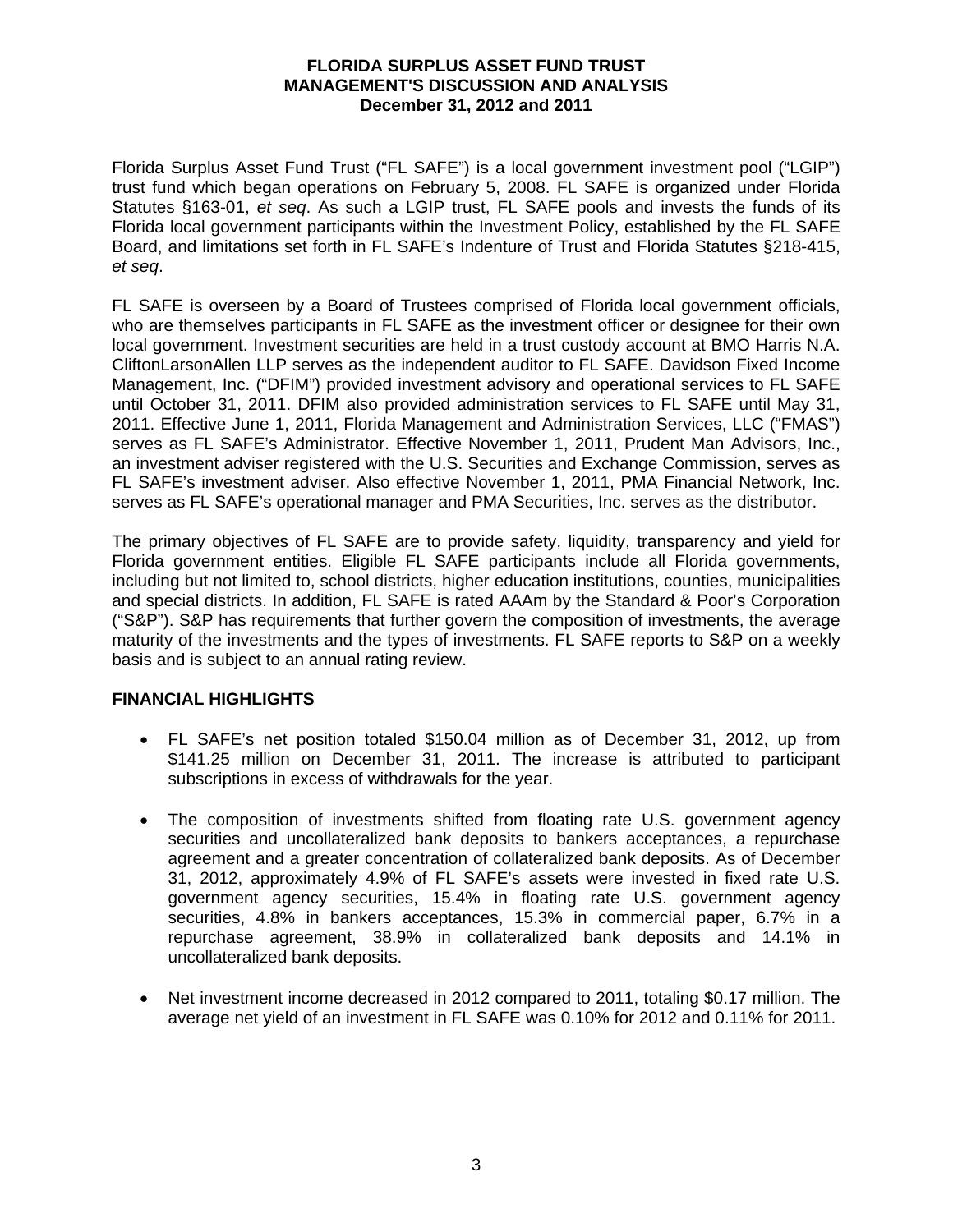#### **FLORIDA SURPLUS ASSET FUND TRUST MANAGEMENT'S DISCUSSION AND ANALYSIS December 31, 2012 and 2011**

### **FL SAFE Asset Summary**

The changes in FL SAFE's net position are the result of investment earnings, combined with purchases and redemptions of shares by participants. Assets as of the year ended December 31, 2012 were up 6% from 2011 which were down 23%, from the prior year. FL SAFE primarily invests in U.S. agency securities, highly rated commercial paper, bank deposits, repurchase agreements and bankers acceptances.

FL SAFE maintained a per share value of \$1.00 per share throughout 2011 and 2012. Shown below is a summary of the net position of FL SAFE.

# **Table 1 Net Position (in Millions)**

|                                                     | 2012         | 2011         | 2010         |
|-----------------------------------------------------|--------------|--------------|--------------|
| <b>ASSETS</b>                                       |              |              |              |
| Investments                                         |              |              |              |
| US government agency securities                     | \$<br>30.32  | \$<br>35.03  | \$<br>36.27  |
| Bankers acceptances<br>Bank certificates of deposit | 7.15         |              |              |
| Commercial paper                                    | 22.99        | 27.23        | 53.29        |
| Repurchase agreement                                | 10.00        |              |              |
| <b>Total investments</b>                            | 70.46        | 62.26        | 89.56        |
| Cash and cash equivalents                           | 79.64        | 79.18        | 93.88        |
| Other assets                                        |              |              |              |
| <b>Accrued interest</b>                             | 0.17         | 0.03         | 0.04         |
| <b>Prepaid Expenses</b>                             | 0.02         |              |              |
| Total assets                                        | 150.29       | 141.47       | 183.48       |
| <b>LIABILITIES</b>                                  |              |              |              |
| Accrued expenses                                    | 0.05         | 0.02         | 0.03         |
| Deposit by investment advisor                       | 0.20         | 0.20         | 0.10         |
| <b>Total liabilities</b>                            | 0.25         | 0.22         | 0.13         |
| Net position applicable to shares outstanding       | \$<br>150.04 | \$<br>141.25 | \$<br>183.35 |
| Net asset value per share                           | \$<br>1.00   | \$<br>1.00   | \$<br>1.00   |

FL SAFE's ending net position are the result of investment earnings combined with purchases and redemptions of shares by participants. Changes in net position for the year ended December 31, 2012 were mostly the result of participant transactions comprised of \$94.99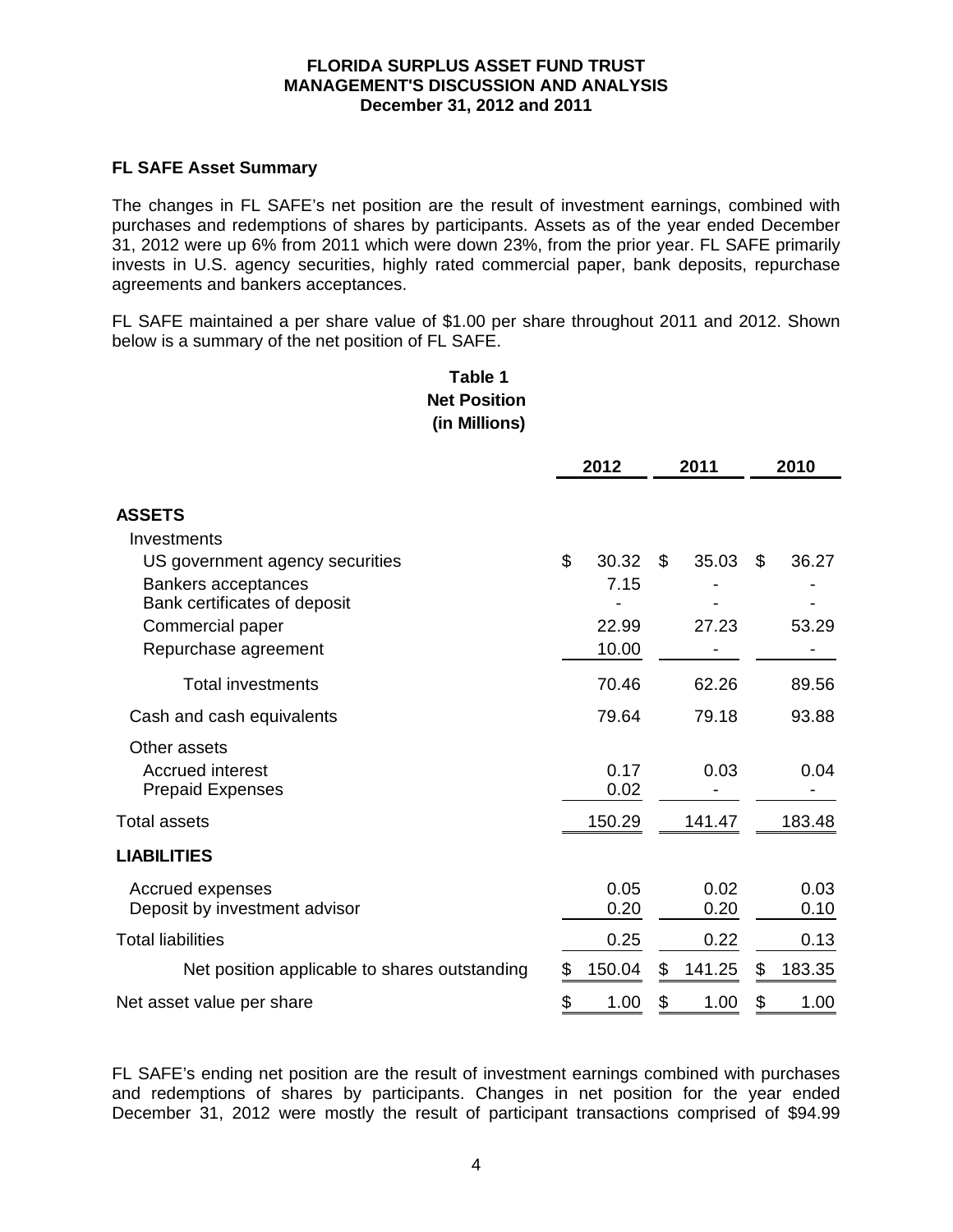#### **FLORIDA SURPLUS ASSET FUND TRUST MANAGEMENT'S DISCUSSION AND ANALYSIS December 31, 2012 and 2011**

million of purchases, \$86.37 million of redemptions and \$0.17 million of net investment income resulting in net position of \$150.04 million. FL SAFE's net position increased by \$8.79 million as of December 31, 2012 compared to December 31, 2011. Changes in net position for the year ended December 31, 2011 were mostly the result of participant transactions comprised of \$84.03 million of purchases, \$126.46 million of redemptions and \$0.33 million of net investment income resulting in net position of \$141.25 million. FL SAFE's net position increased by \$42.1 million as of December 31, 2011 compared to December 31, 2010.

# **Table 2 Changes in Net Position (in Millions)**

|                                                                                   | 2012             | 2011              |    | 2010              |
|-----------------------------------------------------------------------------------|------------------|-------------------|----|-------------------|
| Increase in net assets attributed to<br>operations - net income                   | \$<br>0.17       | \$<br>0.33        | \$ | 0.31              |
| Share transactions<br>Net proceeds from sale of shares<br>Cost of shares redeemed | 94.99<br>(86.37) | 84.03<br>(126.46) |    | 91.86<br>(105.90) |
| Net increase (decrease) in net position derived<br>from share transactions        | 8.62             | (42.43)           |    | (14.04)           |
| Net increase (decrease) in net position                                           | 8.79             | (42.10)           |    | (13.73)           |
| Net position at beginning of year                                                 | 141.25           | 183.35            |    | 197.08            |
| Net position at end of year                                                       | \$<br>150.04     | 141.25            | S  | 183.35            |

## **Currently Known Facts, Decisions or Conditions**

Changes in interest rates, changes in the number of participating governments and investment decisions of those Florida government entities are the primary drivers of FL SAFE's net position and changes in net position.

## **Requests for Information**

This financial report is designed to provide a general overview of FL SAFE's finances for all those with an interest in its finances. Questions concerning any of the information provided in this report or request for additional financial information should be addressed to Jeffrey T. Larson, President, Florida Management and Administrative Services, Administrator, FL SAFE, 10151 University Blvd., #227, Orlando, Florida 32817.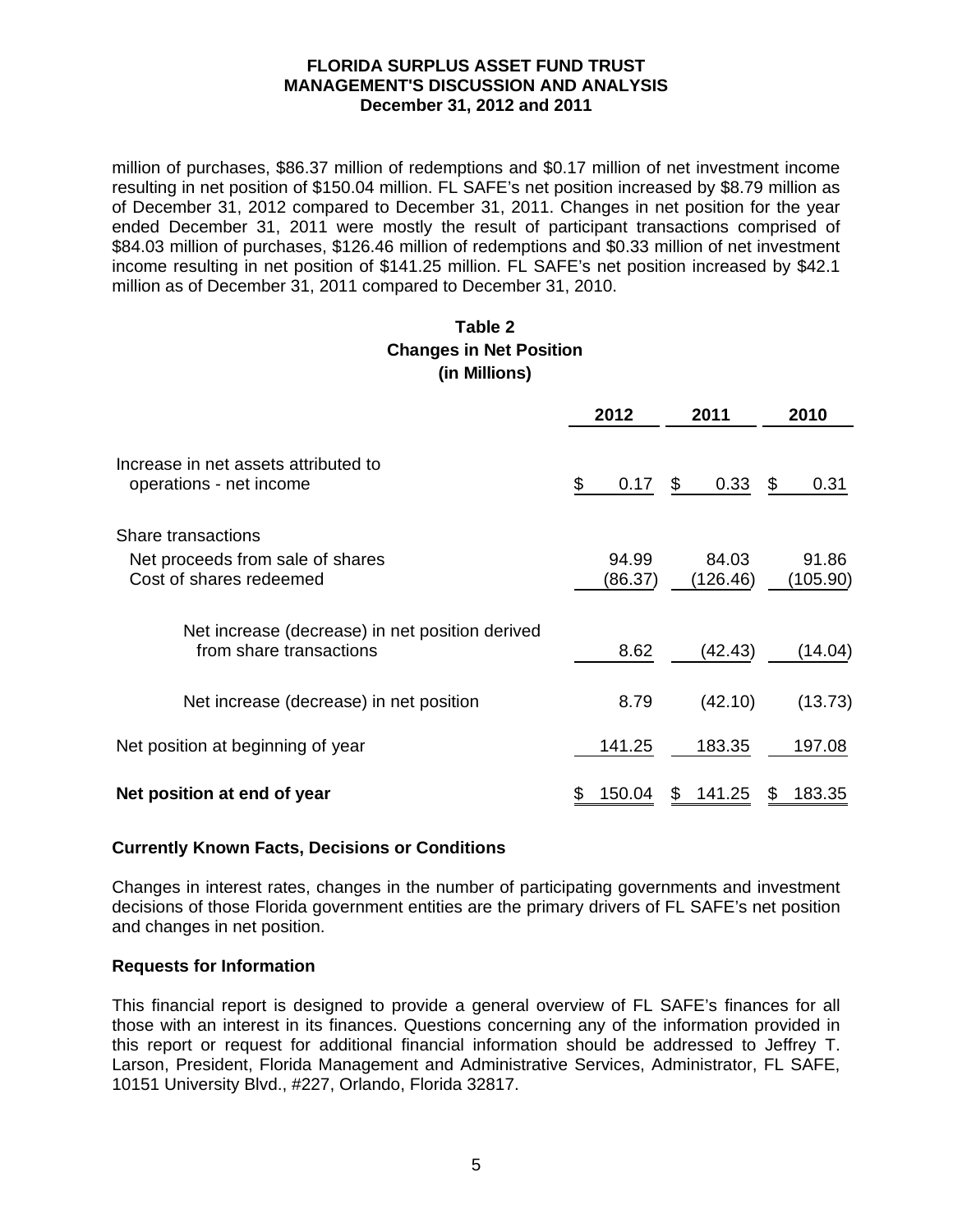# **FLORIDA SURPLUS ASSET FUND TRUST (FL SAFE) STATEMENTS OF NET POSITION December 31, 2012 and 2011**

|                                               | 2012             | 2011             |
|-----------------------------------------------|------------------|------------------|
|                                               |                  |                  |
| <b>ASSETS</b>                                 |                  |                  |
| Investments in securities                     |                  |                  |
| US government agency securities               | \$<br>23,010,052 | \$<br>35,026,792 |
| US government agency securities - long term   | 7,311,517        |                  |
| Bankers acceptances                           | 7,153,149        |                  |
| Commercial paper                              | 22,985,129       | 27,229,909       |
| Repurchase agreement                          | 10,000,000       |                  |
| Total investments in securities               | 70,459,847       | 62,256,701       |
| Cash and cash equivalents                     | 79,646,157       | 79,184,740       |
| Other assets                                  |                  |                  |
| <b>Accrued interest</b>                       | 166,760          | 31,970           |
| Prepaid expenses                              | 16,946           |                  |
| <b>Total assets</b>                           | 150,289,710      | 141,473,411      |
| <b>LIABILITIES</b>                            |                  |                  |
| Accrued expenses                              | 45,248           | 24,221           |
| Deposit by investment advisors                | 200,000          | 200,000          |
| <b>Total liabilities</b>                      | 245,248          | 224,221          |
| Net position applicable to shares outstanding | \$150,044,462    | \$141,249,190    |
| <b>SHARES OUTSTANDING</b>                     | 150,321,180      | 141,568,512      |
| <b>NET ASSET VALUE PER SHARE</b>              | \$<br>1.00       | 1.00<br>\$       |

The accompanying notes are an integral part of the basic financial statements.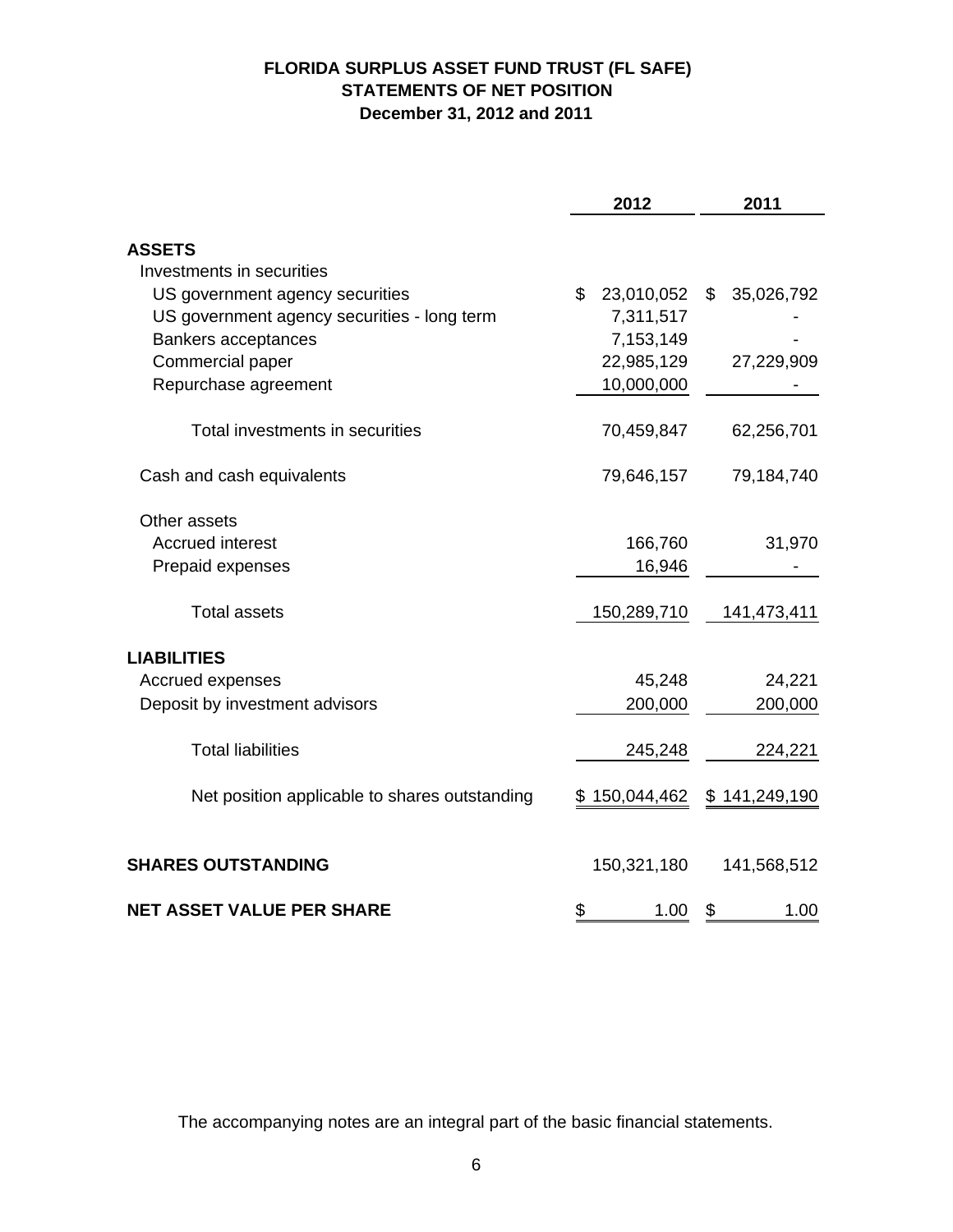# **FLORIDA SURPLUS ASSET FUND TRUST (FL SAFE) STATEMENTS OF OPERATIONS Years Ended December 31, 2012 and 2011**

| <b>CONTRIBUTIONS &amp; INVESTMENT INCOME</b><br>\$<br>Investment income<br>Contributions<br>Gain on investments<br>Total income<br>Fees and expenses<br>Audit fees<br>Advisory and operational fees |         | 2011 |         |  |
|-----------------------------------------------------------------------------------------------------------------------------------------------------------------------------------------------------|---------|------|---------|--|
|                                                                                                                                                                                                     |         |      |         |  |
|                                                                                                                                                                                                     | 391,351 | \$   | 570,799 |  |
|                                                                                                                                                                                                     | 16,446  |      | 97,002  |  |
|                                                                                                                                                                                                     | 849     |      |         |  |
|                                                                                                                                                                                                     | 408,646 |      | 667,801 |  |
|                                                                                                                                                                                                     |         |      |         |  |
|                                                                                                                                                                                                     | 43,056  |      | 42,020  |  |
|                                                                                                                                                                                                     | 42,963  |      | 129,684 |  |
| Administrator fees                                                                                                                                                                                  | 89,854  |      | 53,394  |  |
| Cash management expense                                                                                                                                                                             | 8,757   |      | 11,286  |  |
| Custodian expense                                                                                                                                                                                   | 17,786  |      | 27,112  |  |
| Filing fees                                                                                                                                                                                         |         |      | 775     |  |
| Insurance expense                                                                                                                                                                                   | 15,671  |      | 27,087  |  |
| Internet expense                                                                                                                                                                                    |         |      | 7,624   |  |
| Legal fees                                                                                                                                                                                          | 10,566  |      | 26,009  |  |
| Ratings expense                                                                                                                                                                                     | 9,102   |      | 9,943   |  |
| Miscellaneous expenses                                                                                                                                                                              | 1,517   |      | 1,501   |  |
| Board expenses                                                                                                                                                                                      | 1,940   |      | 2,597   |  |
| Total fees and expenses                                                                                                                                                                             | 241,212 |      | 339,032 |  |
| NET INCREASE IN NET POSITION RESULTING FROM<br><b>OPERATIONS - NET INCOME</b><br>\$                                                                                                                 |         |      |         |  |

The accompanying notes are an integral part of the basic financial statements.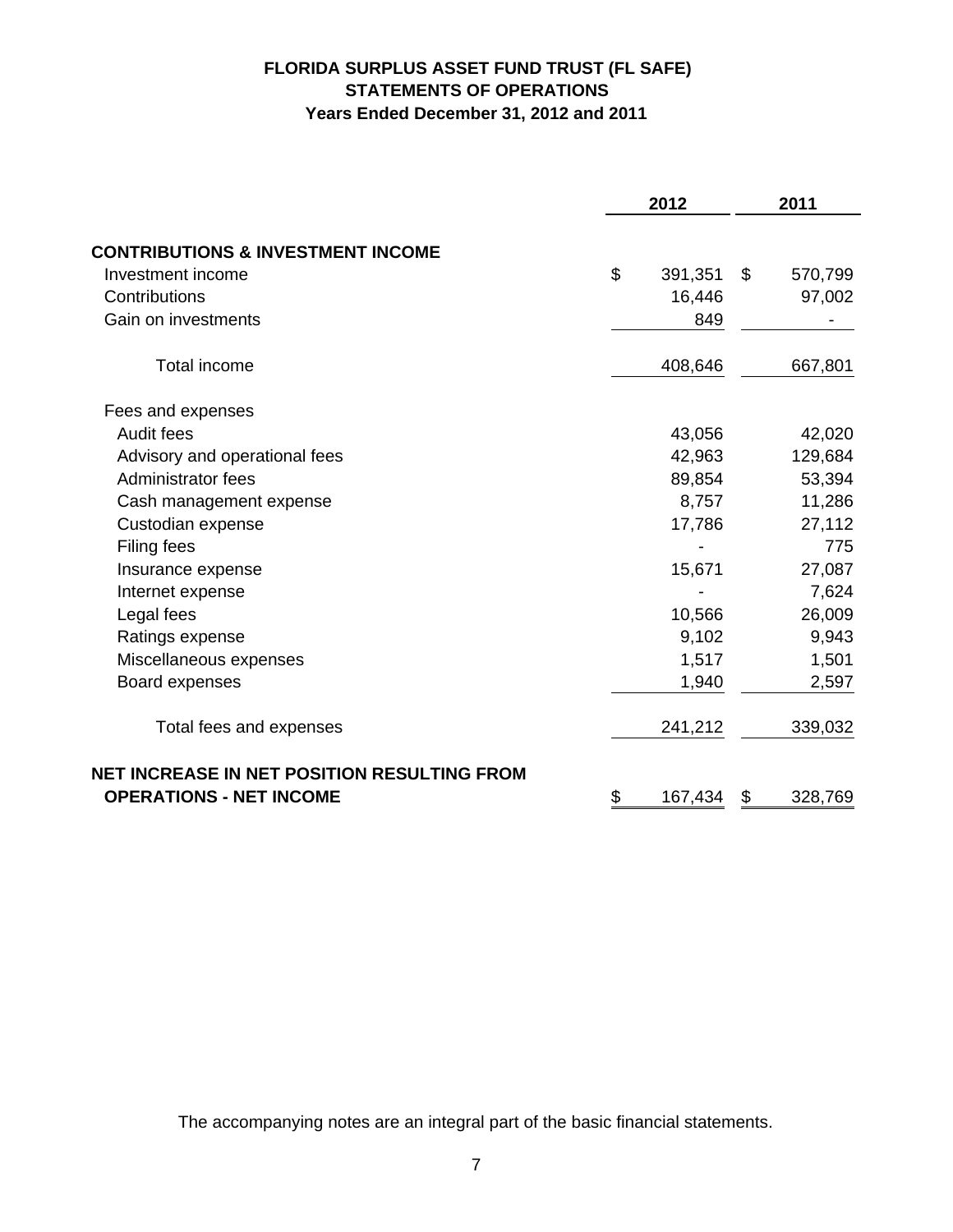# **FLORIDA SURPLUS ASSET FUND TRUST (FL SAFE) STATEMENTS OF CHANGES IN NET POSITION Years Ended December 31, 2012 and 2011**

|                                                                                    | 2012                       | 2011                          |  |  |
|------------------------------------------------------------------------------------|----------------------------|-------------------------------|--|--|
| Increase in net position attributed to<br>Operations - net income                  | \$<br>167,434              | \$<br>328,769                 |  |  |
| Share transactions<br>Net proceeds from sales of shares<br>Cost of shares redeemed | 94,993,311<br>(86,365,473) | 84,033,382<br>(126, 466, 184) |  |  |
| Net increase (decrease) in net position<br>derived from share transactions         | 8,627,838                  | (42, 432, 802)                |  |  |
| Net increase (decrease) in net position                                            | 8,795,272                  | (42, 104, 033)                |  |  |
| <b>NET POSITION, BEGINNING OF YEAR</b>                                             | 141,249,190                | 183,353,223                   |  |  |
| <b>NET POSITION, END OF YEAR</b>                                                   | 150,044,462                | \$141,249,190                 |  |  |

The accompanying notes are an integral part of the basic financial statements.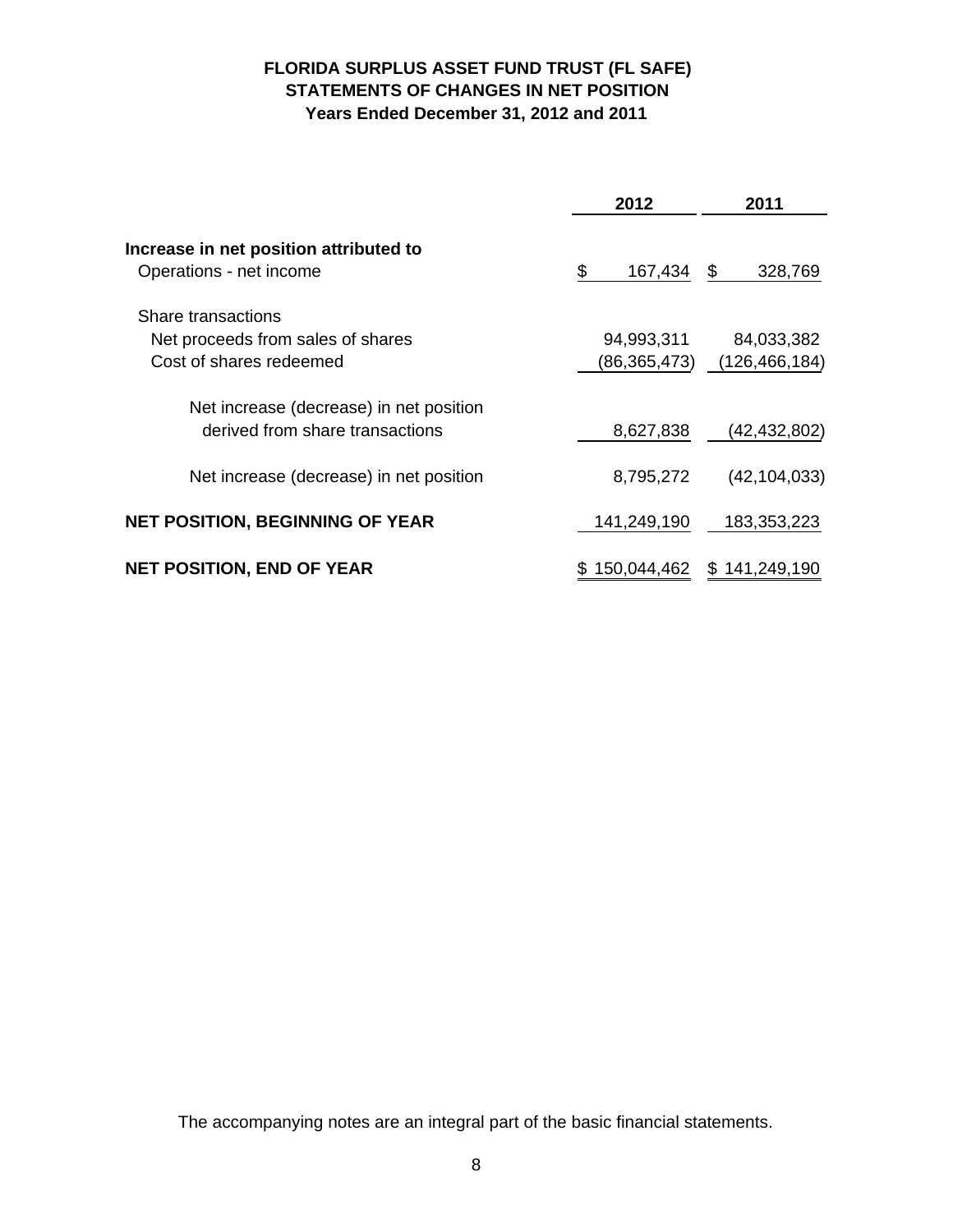## **NOTE 1 – NATURE OF OPERATIONS AND SUMMARY OF SIGNIFICANT ACCOUNTING POLICIES**

Florida Surplus Asset Fund Trust ("FL SAFE") is a local government investment pool ("LGIP") trust fund which began operations on February 5, 2008. FL SAFE is organized under Florida Statutes §163-01, *et seq*. As such a LGIP trust, FL SAFE pools and invests the funds of its Florida local government participants within the Investment Policy, established by the FL SAFE Board, and limitations set forth in FL SAFE's Indenture of Trust and Florida Statutes §218-415, *et seq*.

Following is a summary of significant accounting policies consistently applied by FL SAFE in the preparation of its financial statements. The policies are in conformity with accounting principles generally accepted in the United States of America ("US GAAP").

#### **Measurement Focus**

FL SAFE prepares its financial statements as a special-purpose government entity in conformity with applicable pronouncements of Governmental Accounting Standards Board (GASB). Pursuant to GASB Standards on *Accounting and Financial Reporting for Proprietary Funds and Other Governmental Entities that Use Proprietary Fund Accounting*, FL SAFE has elected to apply the provisions of all relevant standards of the Financial Accounting Standards Board (FASB) that were issued on or before November 30, 1989, to the extent they do not conflict with or contradict GASB standards.

In accordance with GASB Standards on *Accounting and Financial Reporting for Certain Investments and for External Investment Pools*, FL SAFE is an external investment pool and reports its investments at amortized cost. In accordance with GASB *Standards on Deposit and Investment Risk Disclosures,* FL SAFE discloses certain information regarding credit risk, concentration of credit risk, interest rate risk and custodial credit risk of its deposits and investments. As provided for in GASB standards, the financial statements of FL SAFE are presented as a fiduciary fund type-investment trust fund. The accompanying financial statements are prepared using the economic resources measurement focus and the accrual basis of accounting which is required by GASB.

#### **Custodian**

BMO Harris Bank N.A. is the custodian for FL SAFE. The custodian is responsible for the safekeeping of all securities.

#### **Valuation of Investments**

For the purpose of calculating FL SAFE's net asset value per share, portfolio securities are valued at amortized cost, which approximates market value. The amortized cost method involves valuing a security at its cost on the date of purchase and recording a constant amortization or accretion to maturity of any discount or premium. The market values of the securities held by FL SAFE are determined on at least a weekly basis using prices supplied from an independent pricing service. These values are then compared to the amortized cost of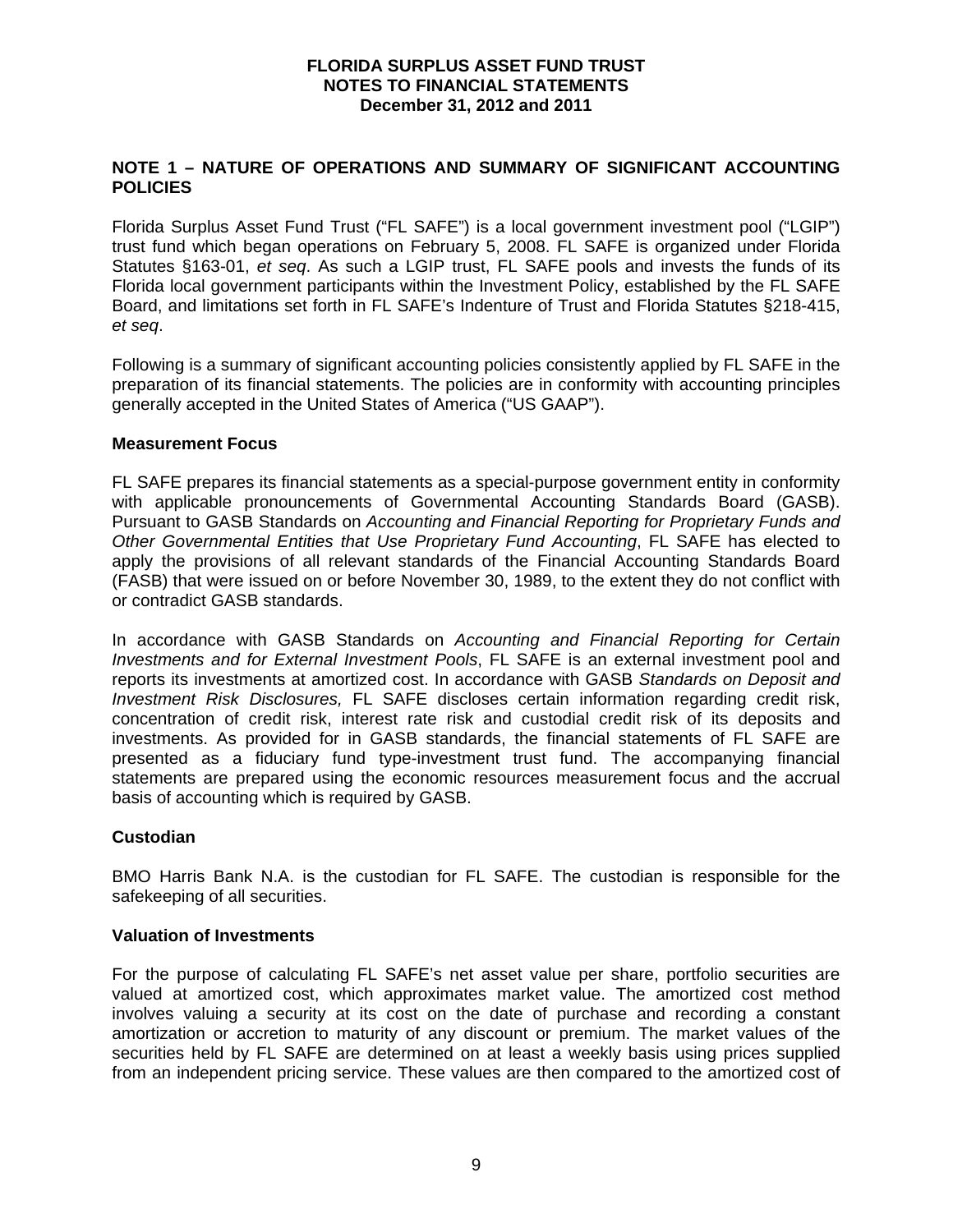## **NOTE 1 – NATURE OF OPERATIONS AND SUMMARY OF SIGNIFICANT ACCOUNTING POLICIES** (CONTINUED)

the securities. In the event that the difference between the aggregate market price and aggregate amortized cost of the portfolio securities exceeds .25%, the FL SAFE Operations Manager will notify the FL SAFE Administrator, who will consider, in consultation with the FL SAFE Board, what action, if any, should be initiated.

#### **Investment Income**

Investment income is recognized on an accrual basis. Distributions from net investment income are declared daily and paid monthly.

#### **Income Taxes**

FL SAFE was organized to provide pooling of public funds for local governmental entities in Florida, which are exempt from federal and state income taxation. Accordingly, no provision for income or other taxes is required in the accompanying financial statements.

#### **Use of Estimates**

In preparing financial statements in conformity with US GAAP, management is required to make estimates and assumptions that affect the reported amounts of assets and liabilities, the disclosure of contingent assets and liabilities at the date of the financial statements, and the reported amounts of revenues and expenses during the reporting period. Actual results could differ from those estimates.

#### **New Pronouncement**

The GASB has approved Statement No. 63, Financial Reporting of Deferred Outflows of Resources, Deferred Inflows of Resources and Net Position. This statement establishes guidance for reporting deferred outflows of resources and deferred inflow of resources. The Statement also discusses how net position – no longer net assets – should be displayed. The provisions for this statement became effective for financial statement reporting period beginning January 1, 2012 and have changed the presentation of the 2012 audited financial statements.

## **NOTE 2 – CASH DEPOSITS AND INVESTMENTS**

#### **Investment Risk Factors**

There are many factors that can affect the value of investments, including custodial credit risk, concentration of credit risk and interest rate risk. FL SAFE has established investment policies to provide the basis for the management of a prudent investment program appropriate to maintain a net asset value per share ("NAV") of \$1.00 and a AAAm rating by Standard and Poors.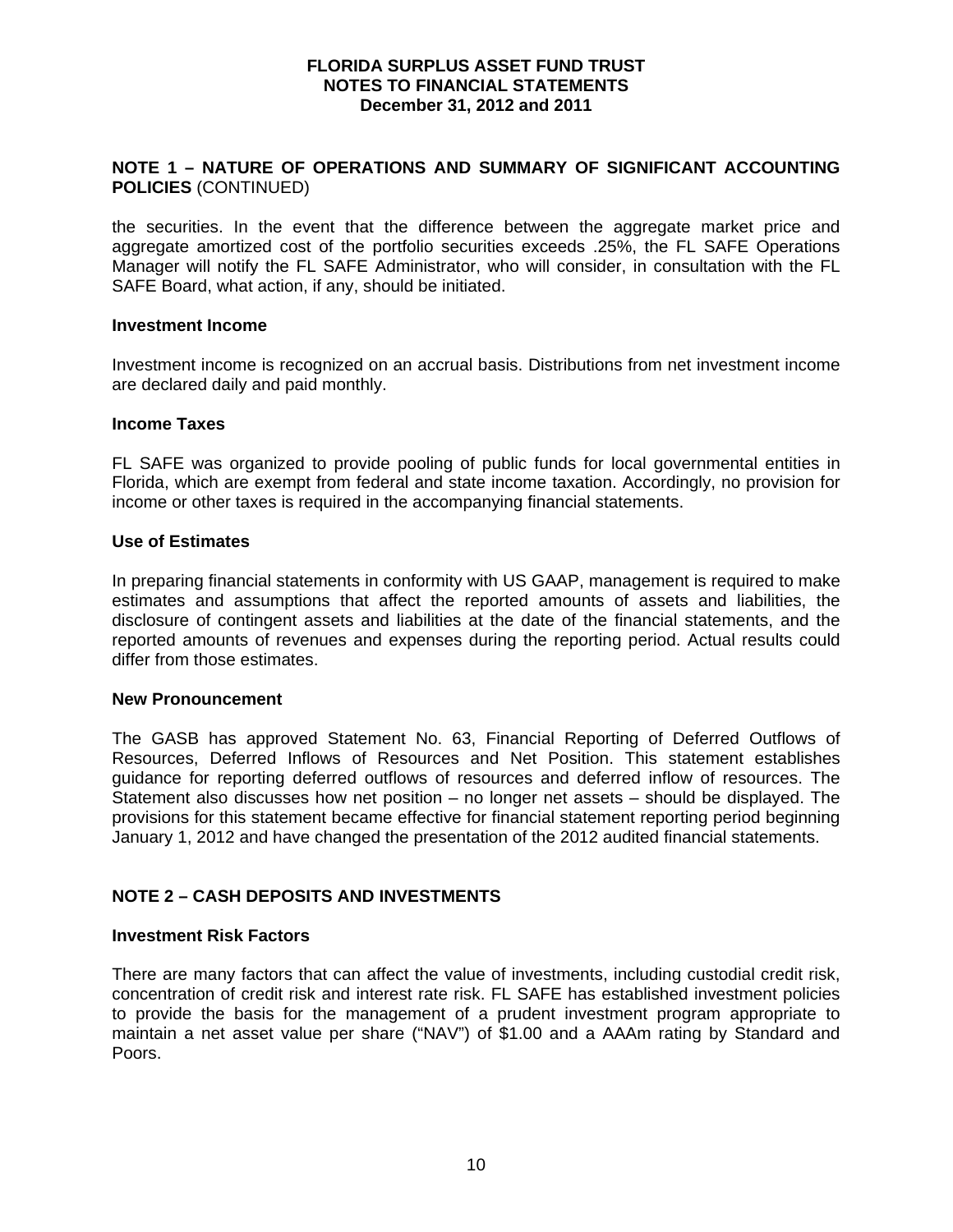## **NOTE 2 – CASH DEPOSITS AND INVESTMENTS** (CONTINUED)

## **Deposits**

At December 31, 2012, FL SAFE had \$58,452,913 in deposit accounts that were at least fully collateralized by US Treasury and municipal securities. In addition, FL SAFE had \$21,193,244 in uncollateralized deposits at highly rated banks. Uncollateralized deposits are only utilized within the allowable limits of the Standard & Poor's rating guidelines for the maintenance of the AAAm rating, and per the Board authorized Investment Policy. At December 31, 2011, FL SAFE had \$28,271,438 in deposit accounts that were at least fully collateralized by U.S. government agency securities and \$50,913,302 in uncollateralized deposits at highly rated banks.

## **Custodial Credit Risk**

The custodial credit risk for deposits is the risk that in the event of the failure of a depository financial institution, FL SAFE will not be able to recover deposits or will not be able to recover collateral securities that are in the possession of an outside party. The custodial credit risk for investments is the risk that in the event of the failure of the counterparty to a transaction, FL SAFE will not be able to recover the value of investment or collateral securities that are in the possession of an outside party. FL SAFE investment securities are held at BMO Harris N.A. for safekeeping; as such, management believes there is minimal custodial credit risk for FL SAFE's investments.

## **Concentration of Credit Risk**

Concentration of credit risk is the risk of loss attributed to the magnitude of an investment in a single issuer. FL SAFE's investment policy calls for diversifying the investment portfolio according to the Standard & Poor's AAAm rating guidelines, so the impact of potential losses from any one type of security or from any one individual issuer will be contained.

The schedule of investments below shows the concentration of each investment held by FL SAFE.

## **Interest Rate Risk**

Interest rate risk is the risk that changes in interest rates will adversely affect the fair value of an investment. FL SAFE attempts to mitigate its interest rate risk by limiting the maturities of its investments.

The maturities of all investments held by FL SAFE are shown in the investment schedule below by specific identification.

## **Investments in Securities**

Pursuant to its Investment Policy, FL SAFE may invest in U.S. government treasury securities, U.S. government agency securities, commercial paper, repurchase agreements collateralized with securities valued in excess of the repurchase agreement amount, certificates of deposit and other evidences of deposit with approved financial institutions, obligations of state and local governments and public authorities rated in the two highest rating tiers by a nationally recognized rating agency, and money market mutual funds regulated by the Securities and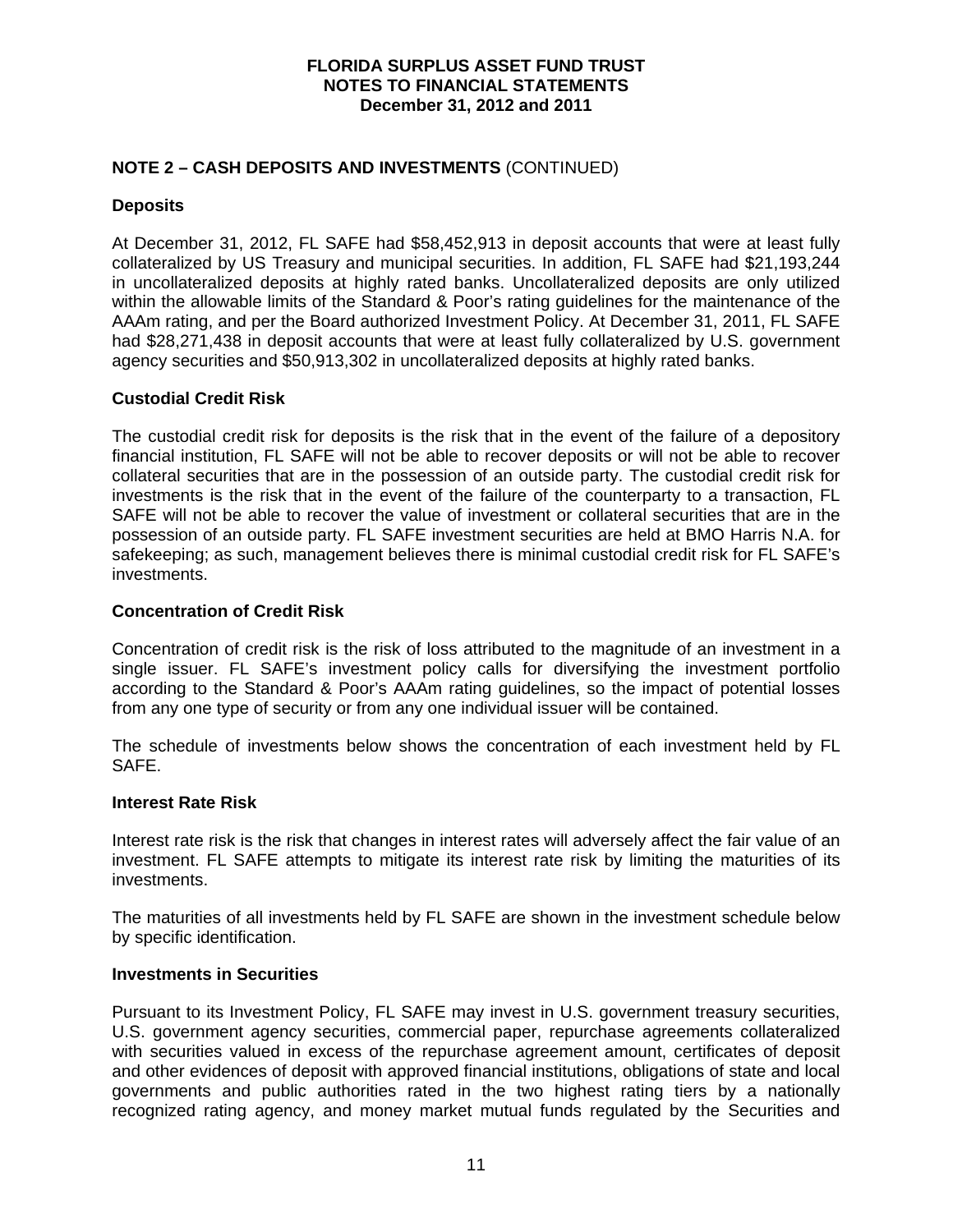# **NOTE 2 – CASH DEPOSITS AND INVESTMENTS** (CONTINUED)

Exchange Commission and whose portfolios consist only of dollar-denominated securities. With the exception of U.S. government agency securities, the maximum maturity allowed for any investment is 397 days.

Investments at December 31, 2012 were as follows:

| Face<br>Amount                | <b>Security</b>                      | <b>Due Date</b> | <b>Percent</b><br>of<br><b>Total</b> | Yield | Rating    | <b>Carrying</b><br>Value-<br><b>Amortized</b><br>Cost | <b>Market</b><br>Value |
|-------------------------------|--------------------------------------|-----------------|--------------------------------------|-------|-----------|-------------------------------------------------------|------------------------|
| <b>US Government Agencies</b> |                                      |                 |                                      |       |           |                                                       |                        |
| 15,000,000                    | FFCB FRN                             | 06/14/13        | 21.30%                               | 0.18% | $A-1+$    | \$15,006,058                                          | 15,012,855<br>-\$      |
| 8,000,000                     | FHLB FRN                             | 12/27/13        | 11.36%                               | 0.20% | $A-1+$    | 8,003,994                                             | 8,003,200              |
| 7,000,000                     | <b>FHLMC</b>                         | 01/15/14        | 10.38%                               | 0.20% | $A-1+$    | 7,311,517                                             | 7,310,940              |
| <b>Bankers Acceptances</b>    |                                      |                 |                                      |       |           |                                                       |                        |
| 139,000                       | JP Morgan Chase                      | 01/03/13        | 0.20%                                | 0.33% | $A-1$     | 138,998                                               | 138,998                |
| 340,000                       | JP Morgan Chase                      | 01/18/13        | 0.48%                                | 0.33% | $A-1$     | 339,948                                               | 339,966                |
| 165,000                       | JP Morgan Chase                      | 01/22/13        | 0.23%                                | 0.33% | $A-1$     | 164,970                                               | 164,980                |
| 261,150                       | <b>US Bank</b>                       | 01/25/13        | 0.37%                                | 0.29% | $A-1+$    | 261,099                                               | 261,114                |
| 173,000                       | JP Morgan Chase                      | 01/28/13        | 0.25%                                | 0.33% | $A-1$     | 172,959                                               | 172,973                |
| 234,613                       | <b>US Bank</b>                       | 01/28/13        | 0.33%                                | 0.56% | $A-1+$    | 234,516                                               | 234,576                |
| 188,000                       | JP Morgan Chase                      | 02/04/13        | 0.27%                                | 0.30% | $A-1$     | 187,947                                               | 187,958                |
| 187,000                       | JP Morgan Chase                      | 02/11/13        | 0.27%                                | 0.31% | $A-1$     | 186,936                                               | 186,942                |
| 237,000                       | JP Morgan Chase                      | 03/04/13        | 0.34%                                | 0.31% | $A-1$     | 236,878                                               | 236,841                |
| 500,721                       | US Bank                              | 03/18/13        | 0.71%                                | 0.35% | $A-1+$    | 500,362                                               | 500,245                |
| 526,835                       | <b>US Bank</b>                       | 04/01/13        | 0.75%                                | 0.30% | $A-1+$    | 526,440                                               | 526,165                |
| 180,000                       | JP Morgan Chase                      | 04/15/13        | 0.26%                                | 0.27% | $A-1$     | 179,860                                               | 179,711                |
| 274,674                       | <b>US Bank</b>                       | 04/17/13        | 0.39%                                | 0.41% | $A-1+$    | 274,350                                               | 274,219                |
| 284,552                       | US Bank                              | 04/22/13        | 0.40%                                | 0.35% | $A-1+$    | 284,254                                               | 284,045                |
| 203,852                       | <b>US Bank</b>                       | 04/29/13        | 0.29%                                | 0.36% | $A-1+$    | 203,618                                               | 203,450                |
| 1,020,195                     | US Bank                              | 05/06/13        | 1.45%                                | 0.32% | $A-1+$    | 1,019,097                                             | 1,017,981              |
| 245,000                       | JP Morgan Chase                      | 05/07/13        | 0.35%                                | 0.27% | $A-1$     | 244,769                                               | 244,462                |
| 236,652                       | US Bank                              | 05/17/13        | 0.34%                                | 0.34% | $A-1+$    | 236,357                                               | 236,060                |
| 1,062,295                     | US Bank                              | 05/20/13        | 1.51%                                | 0.35% | $A-1+$    | 1,060,900                                             | 1,059,540              |
| 700,000                       | US Bank                              | 06/05/13        | 0.99%                                | 0.38% | $A-1+$    | 698,891                                               | 697,839                |
| <b>Commercial Paper</b>       |                                      |                 |                                      |       |           |                                                       |                        |
| 6,000,000                     | Bank of Nova Scotia NY               | 01/07/13        | 7.10%                                | 0.36% | $A-1$     | 4,999,708                                             | 4,999,884              |
| 5,000,000                     | General Electric Capital Crop        | 02/25/13        | 7.09%                                | 0.32% | $A-1+$    | 4,997,632                                             | 4,999,184              |
| 5,000,000                     | <b>Toronto Dominion Holding Corp</b> | 03/28/13        | 7.09%                                | 0.32% | $A - 1 +$ | 4,996,297                                             | 4,997,704              |
| 3,000,000                     | JP Morgan Chase                      | 05/15/13        | 4.25%                                | 0.28% | $A-1$     | 2,996,873                                             | 2,998,763              |
| 5,000,000                     | Union Bank                           | 06/05/13        | 7.09%                                | 0.25% | $A-1$     | 4,994,619                                             | 4,990,467              |
| <b>Repurchase Agreement</b>   |                                      |                 |                                      |       |           |                                                       |                        |
| 10,000,000                    | Goldman Sachs                        | 01/07/13        | 14.19%                               | 0.21% | $A-1$     | 10,000,000                                            | 10,000,000             |
| <b>Total Investments</b>      |                                      |                 |                                      |       |           | \$70,459,847                                          | \$<br>70,461,062       |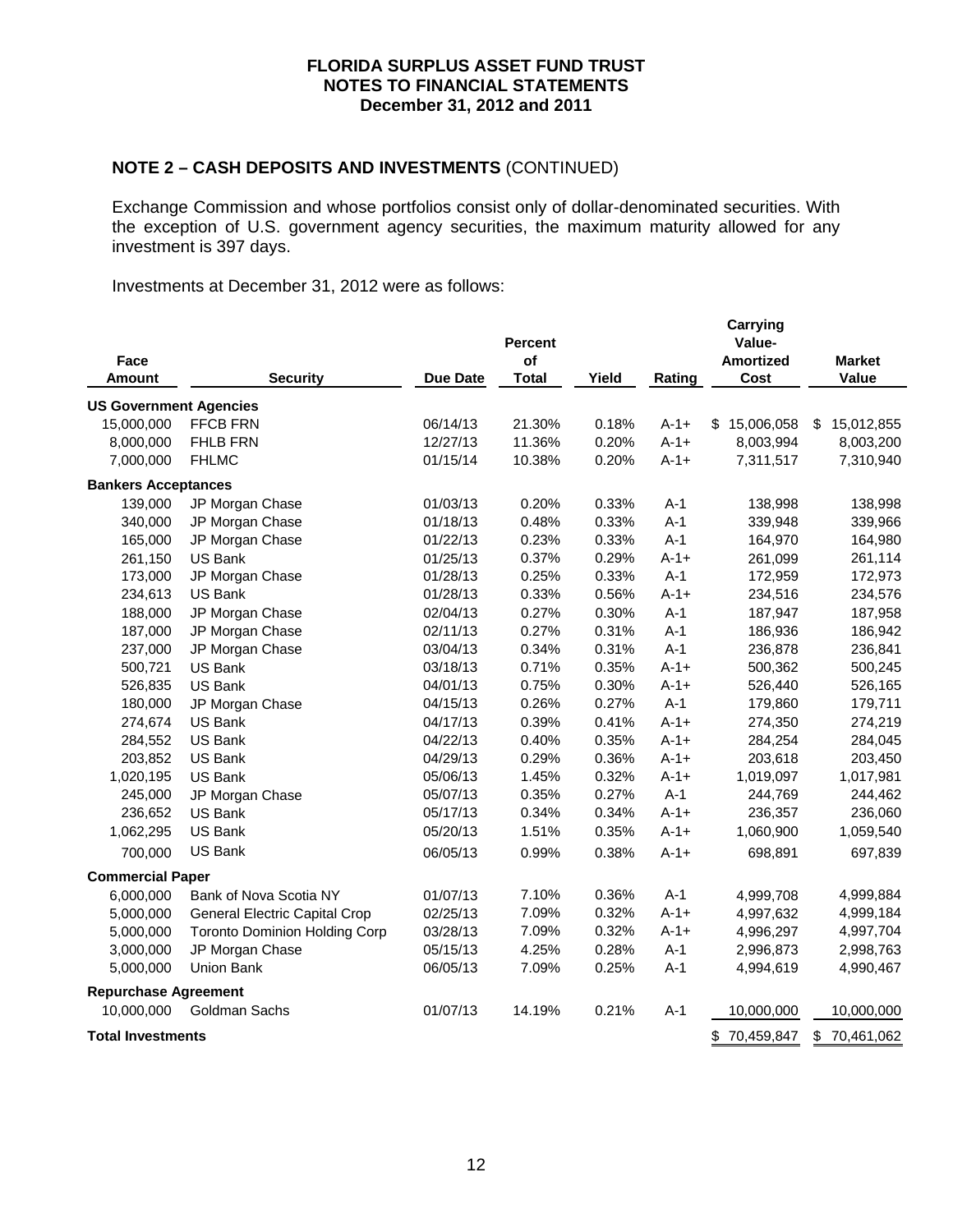## **NOTE 2 – CASH DEPOSITS AND INVESTMENTS** (CONTINUED)

Investments at December 31, 2011 were as follows:

| Face                     |                                      |          | <b>Percent</b><br>οf |       |        | Carrying<br>Value-<br>Amortized | <b>Market</b>     |
|--------------------------|--------------------------------------|----------|----------------------|-------|--------|---------------------------------|-------------------|
| Amount                   | <b>Security</b>                      | Due Date | Total                | Yield | Rating | Cost                            | Value             |
| <b>U.S. Agencies</b>     |                                      |          |                      |       |        |                                 |                   |
| 15,000,000               | <b>FHLMC FRN</b>                     | 04/03/12 | 24.09%               | 0.28% | $A-1+$ | 14,998,848<br>\$                | 15,003,315<br>\$. |
| 5,000,000                | <b>FNMA</b>                          | 06/22/12 | 8.07%                | 0.25% | $A-1+$ | 5,023,746                       | 5,026,330         |
| 15,000,000               | <b>FNMA FRN</b>                      | 12/03/12 | 24.10%               | 0.24% | $A-1+$ | 15,004,198                      | 15,011,145        |
| <b>Commercial Paper</b>  |                                      |          |                      |       |        |                                 |                   |
| 6,000,000                | Bank of Nova Scotia NY               | 05/10/12 | 9.62%                | 0.43% | $A-1+$ | 5,990,900                       | 5,992,520         |
| 6,000,000                | FCAR A-1+                            | 01/17/12 | 9.64%                | 0.40% | $A-1+$ | 5,998,934                       | 5,999,595         |
| 2,000,000                | <b>General Electric Capital Corp</b> | 02/27/12 | 3.21%                | 0.21% | $A-1+$ | 1,999,336                       | 1,999,741         |
| 4,000,000                | <b>General Electric Capital Corp</b> | 05/07/12 | 6.42%                | 0.37% | $A-1+$ | 3,994,779                       | 3,996,660         |
| 500,000                  | <b>General Electric Capital Corp</b> | 05/21/12 | 0.80%                | 0.38% | $A-1+$ | 499.275                         | 499,436           |
| 6,000,000                | Natl Australia Fdg DE                | 02/01/12 | 9.63%                | 0.34% | $A-1+$ | 5,998,243                       | 5,999,846         |
| 2,750,000                | National Bank of Canada NY           | 03/09/12 | 4.41%                | 0.30% | $A-1$  | 2,748,442                       | 2,747,610         |
| <b>Total Investments</b> |                                      |          |                      |       |        | 62,256,701<br>S.                | 62,276,198<br>\$  |

## **NOTE 3 – INVESTMENT ADVISORY AND ADMINISTRATIVE FEES**

Davidson Fixed Income Management, Inc. ("DFIM") provided investment advisory and operational services to FL SAFE until October 31, 2011. DFIM also provided administration services to FL SAFE until May 31, 2011. Fees for such services were calculated daily and paid monthly at a rate of 0.15% of the average daily net position up to \$500 million, 0.12% of the average daily net position up to \$1 billion, 0.10% of the average daily net position up to \$4 billion, and 0.08% of the average daily net position in excess of \$5 billion. Fees paid to DFIM in 2011 totaled \$118,168. Fees paid to DFIM for administration services are included in advisory and operational fees on the statements of operations.

Florida Management and Administration Services LLC. ("FMAS") provides administration services to FL SAFE. Fees for such services are accrued daily and paid monthly in the amount of a base administrative fee of \$7,500 per month. Additional fees may be paid if the daily average net position is above \$200 million. These amounts will be calculated at a rate of 0.05% of the average daily net position over \$200 million up to \$500 million, 0.04% of the average daily net position up to \$1 billion, 0.03% of the average daily net position up to \$5 billion, and 0.02% of the average daily net position in excess of \$5 billion. Fees paid to FMAS were \$89,854 and \$53,394 for the years ended December 31, 2012 and 2011, respectively.

Prudent Man Advisors, Inc., PMA Financial Network, Inc. and PMA Securities, Inc. (collectively "PMA") provide investment advisory, operational management and distribution services to FL SAFE. Fees for the investment advisory services are calculated daily and paid monthly, at a rate of 0.07% of the average daily net position up to \$500 million, and 0.0525% of the average daily net position over \$500 million. Investment advisory fees paid in 2012 and 2011 totaled \$42,963 and \$11,516. Fees for the operational services and distributor services are calculated at 0.13% on the first \$500 million of assets and 0.0975% for assets in excess of \$500 million, and were waived for 2012 and 2011.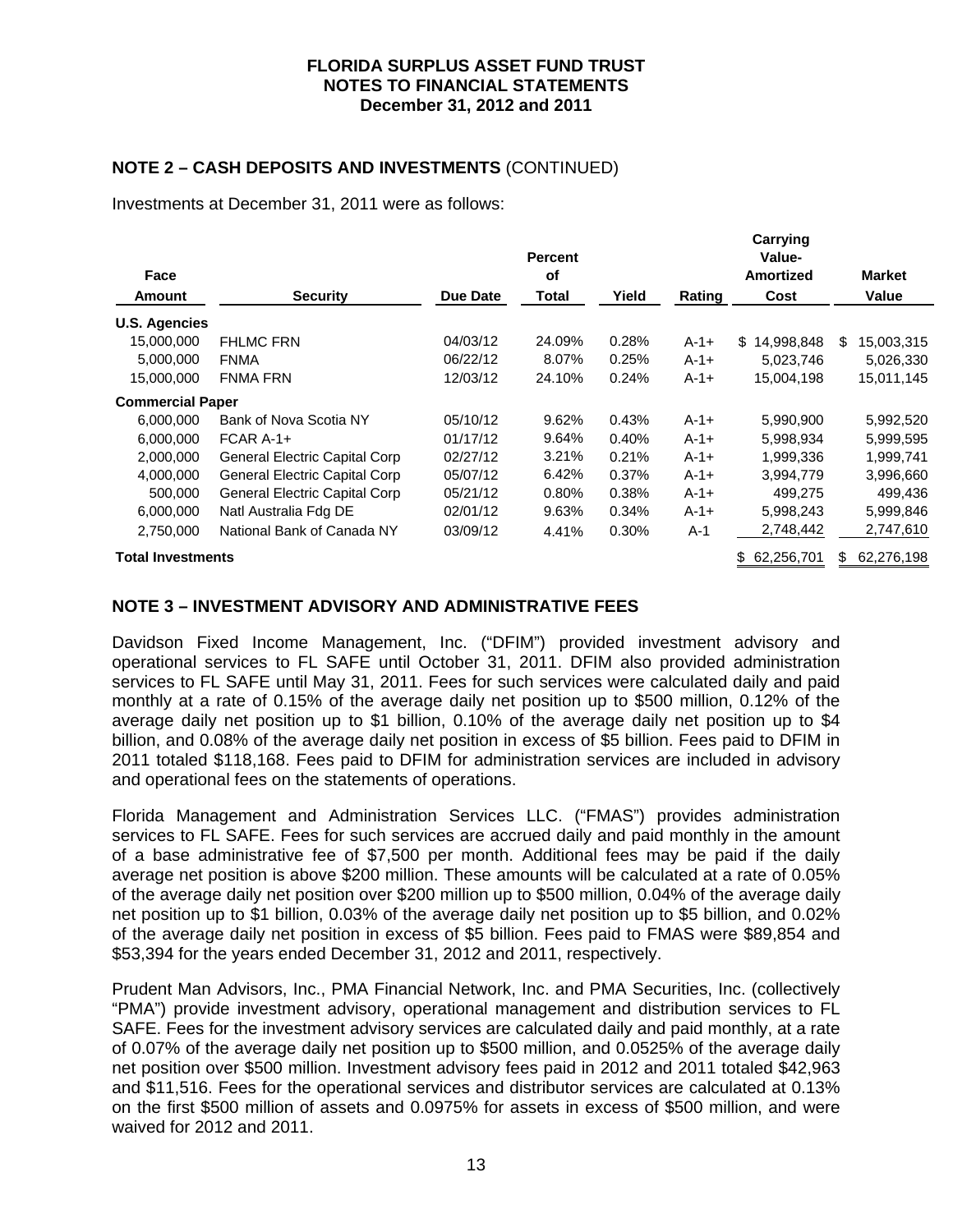## **NOTE 4 – ADDITIONAL INFORMATION**

Selected data for each share outstanding at December 31, 2012 and 2011 is as follows:

|                                                         | 2012                                 | 2011                                 |
|---------------------------------------------------------|--------------------------------------|--------------------------------------|
| Investment income<br>Amortization of losses<br>Expenses | 0.002994<br>(0.000200)<br>(0.001841) | 0.003508<br>(0.000368)<br>(0.002084) |
| Net investment income distributed                       | 0.000953                             | 0.001056                             |

Additional data on the investment portfolio as of December 31, 2012 and 2011 is as below:

|                                   | 2012 | 2011 |
|-----------------------------------|------|------|
| Weighted-average maturity in days |      |      |

FL SAFE's net average yields were 0.10% and 0.11% for the years ended December 31, 2012 and 2011, respectively. As such, \$1,000 invested in FL SAFE on January 1, 2012 or 2011 would have been worth \$1,001 at December 31, 2012 or 2011. See Note 6 for net losses amortized to participants.

## **NOTE 5 – STAND BY CAPITAL SUPPORT AGREEMENT**

Effective November 1, 2011, FL SAFE entered into a Standby Capital Support Agreement with PMA Financial Network, Inc. under which PMA provided \$200,000 in a deposit account, currently at BMO Harris Bank N.A., under FL SAFE's name. The amounts held in this account are to be used as contributions as necessary to bring the FL SAFE's NAV to \$0.9975 per share. There have been no contributions necessary from the Standby Capital Support Agreement with PMA during 2011 or 2012.

## **NOTE 6 – RESERVE PRIMARY MONEY MARKET FUND**

FL SAFE held shares in the Reserve Fund which incurred solvency issues in 2008 due to its holding of debt securities issued by Lehman Brothers Holdings, Inc., which filed for bankruptcy protection in 2008. Losses associated with the Reserve Fund were \$39,557 and \$539,701 in 2010 and 2009 for a total loss of \$579,258.

On December 11, 2008, FL SAFE entered into a Standby Capital Agreement with DFIM under which DFIM agreed to contribute amounts, as necessary, to bring the FL SAFE's NAV to \$0.9975 per share, subject to a maximum of \$200,000. Under this agreement, DFIM contributed \$102,998 in 2010 and an additional \$97,002 during 2011.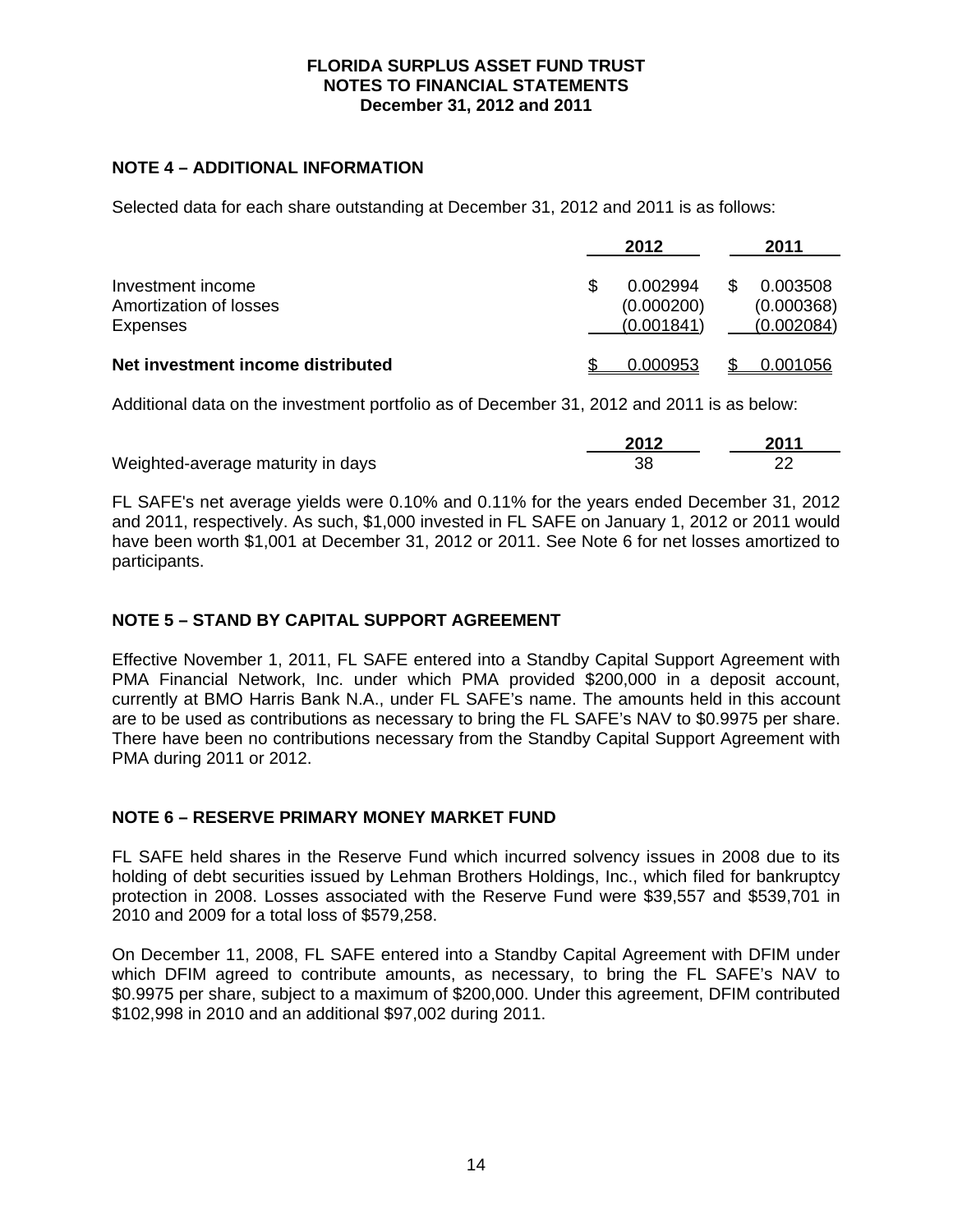## **NOTE 6 – RESERVE PRIMARY MONEY MARKET FUND** (CONTINUED)

Under the Revenue Recognition Policy adopted by FL SAFE on November 14, 2008, the shortfall from the net loss associated with the Reserve Fund was to be amortized over no more than 8 years as a reduction of participant earnings. Per Board action, this amortization began on January 1, 2011. The amortization will also be affected by revenue from the Royalty Agreement described in Note 7 below. A schedule of the shortfall and amortization to participants through December 31, 2012 is as follows:

| Total loss associated with the Reserve Fund as of December 31, 2010<br>Standby Capital Agreement contributions from DFIM during 2010 | - \$ | (579, 258)<br>102,998 |
|--------------------------------------------------------------------------------------------------------------------------------------|------|-----------------------|
| Standby Capital Agreement contributions from DFIM during 2011<br>Amortization of loss and other items                                |      | 97,002<br>102,540     |
| Shortfall as of December 31, 2012 to be amortized over the next six years                                                            |      | (276, 718)            |

## **NOTE 7 – ROYALTY AGREEMENT**

Effective November 1, 2011, FL SAFE entered into a Royalty Agreement with PMA Financial Network, Inc. and PMA Securities, Inc. (PMA) under which PMA may work with the Board and the Administrator to market the PMA Fixed Income Investment Program and other specific PMA FL SAFE value added service and investment programs to FL SAFE participants. Royalty fees are paid to FL SAFE of 20% of the total gross revenue earned by PMA from sales to FL SAFE participants. Of the royalty revenue paid to FL SAFE at least 50% shall be used to amortize the loss associated with the Reserve Fund (see Note 6). Upon full amortization of the shortfall, the royalty fee shall be reduced to 15% of the total gross revenue earned by PMA for sale of the programs to FL SAFE participants. Sales made by PMA to FL SAFE participants during 2012 resulted in deposits of \$16,446 into FL SAFE and were used to amortize the loss.

## **NOTE 8 – CURRENT ECONOMIC CONDITIONS**

The current economic environment presents local government investment pool trust funds with challenging circumstances, which in some cases have resulted in large declines in the fair value of investments, declines in net position from increased share redemptions, constraints on liquidity and reduced investment earnings. The financial statements have been prepared using values and information currently available to FL SAFE.

Current economic and financial market conditions could adversely affect activities in future periods. The current instability in the financial markets may reduce the amount of funds Florida local governmental entities have available for investment in the trust, which in turn would have an impact on funds available for investment and total net position.

This information is an integral part of the accompanying basic financial statements.